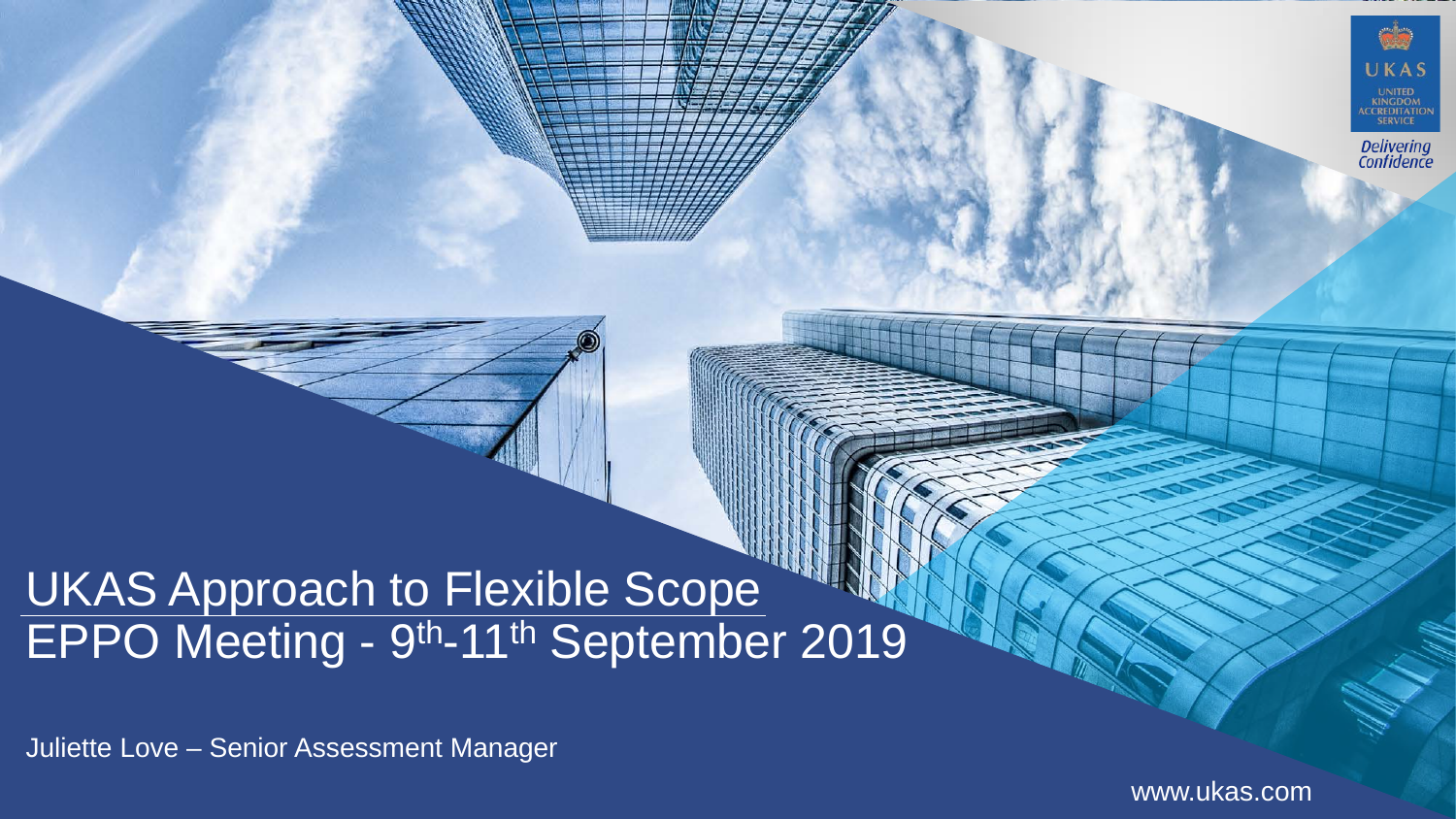

Flexible scopes have been used by laboratories for:

- inclusion of new methods in accordance with a generic protocol
- modification of existing methods to broaden their applicability *(e.g. to deal with new matrices or determinands, etc.)*
- inclusion of newly revised or technically equivalent standard methods or specifications that are already covered by accreditation
- inclusion of new (temporary) site laboratories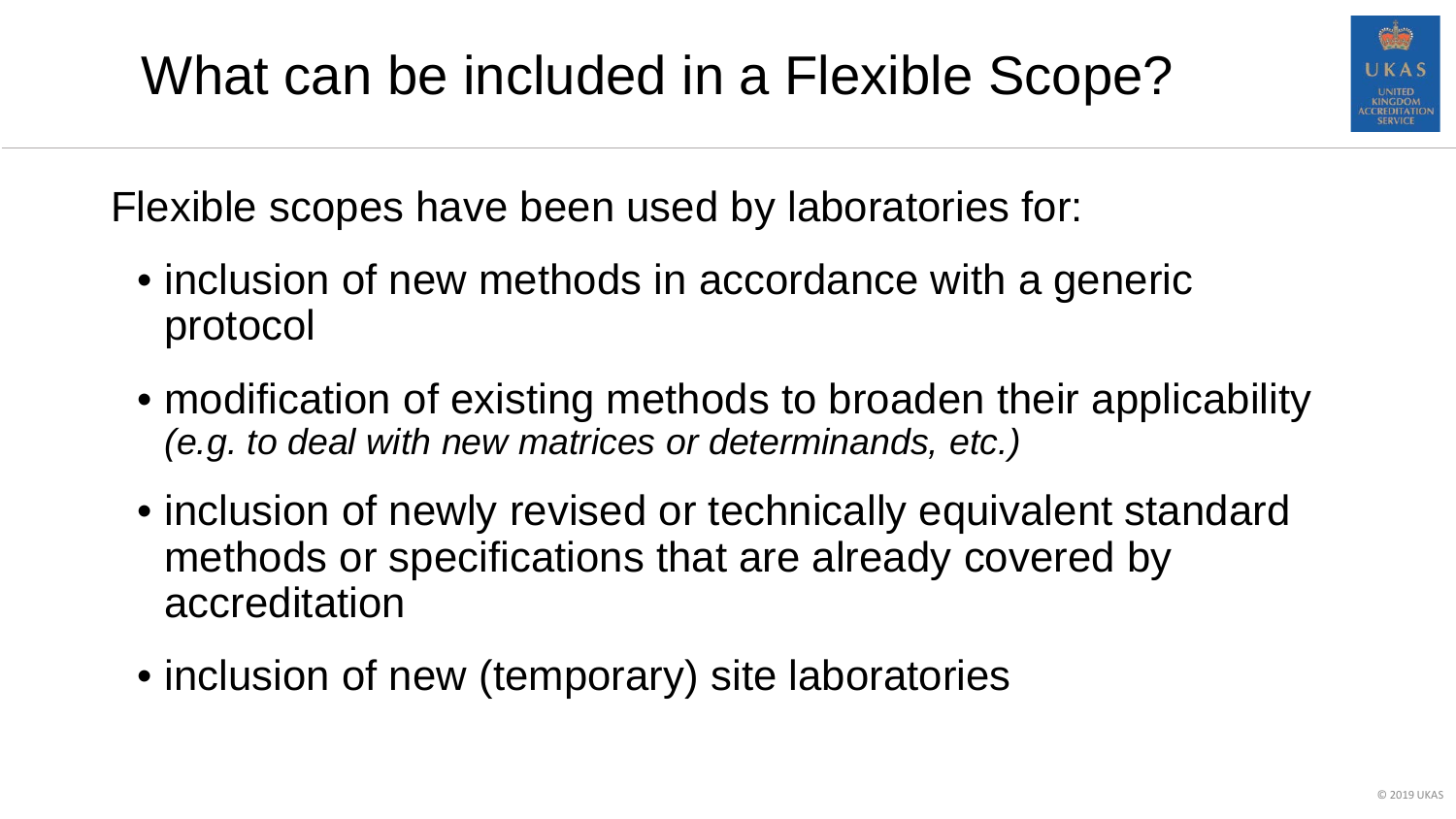

## Benefits of Flexible Scope

- Recognise laboratories with wider breath and depth of competency than covered by fixed scope of accreditation
- Fixed scopes does not enable additional/modified activities without further assessment
- UKAS can not always respond to laboratory's timescale to meet their client requirements
- Can reduce unnecessary work to progress a simple extension to scope (ETS)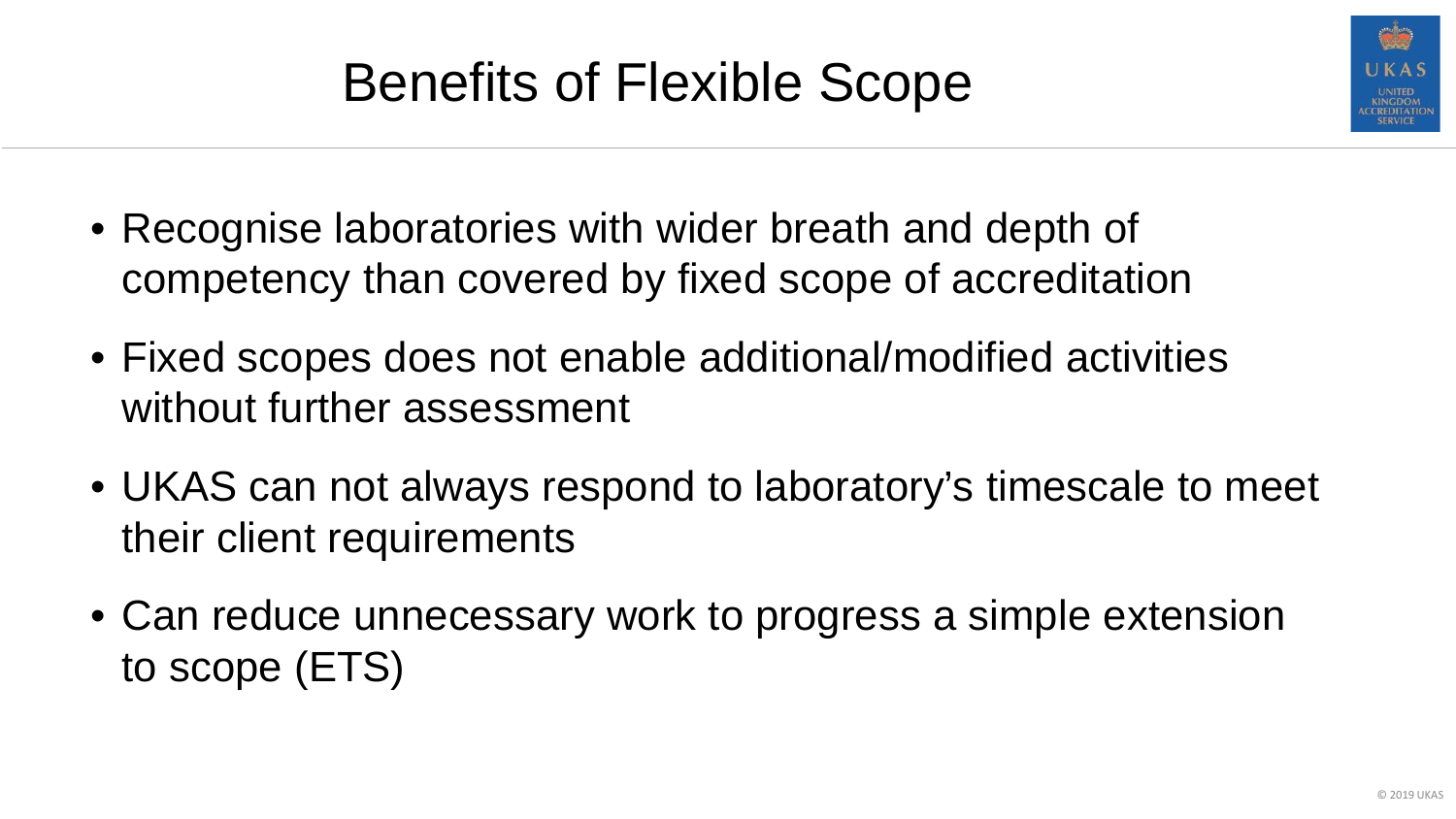# Flexible Scope on schedules

- The flexible scope schedule entry states the following to define this activity:
	- The matrix
	- The test parameter eg diagnosis of plant pathogens and pests
	- The flexible scope procedure reference
	- The technique eg RT-PCR

CREDITATI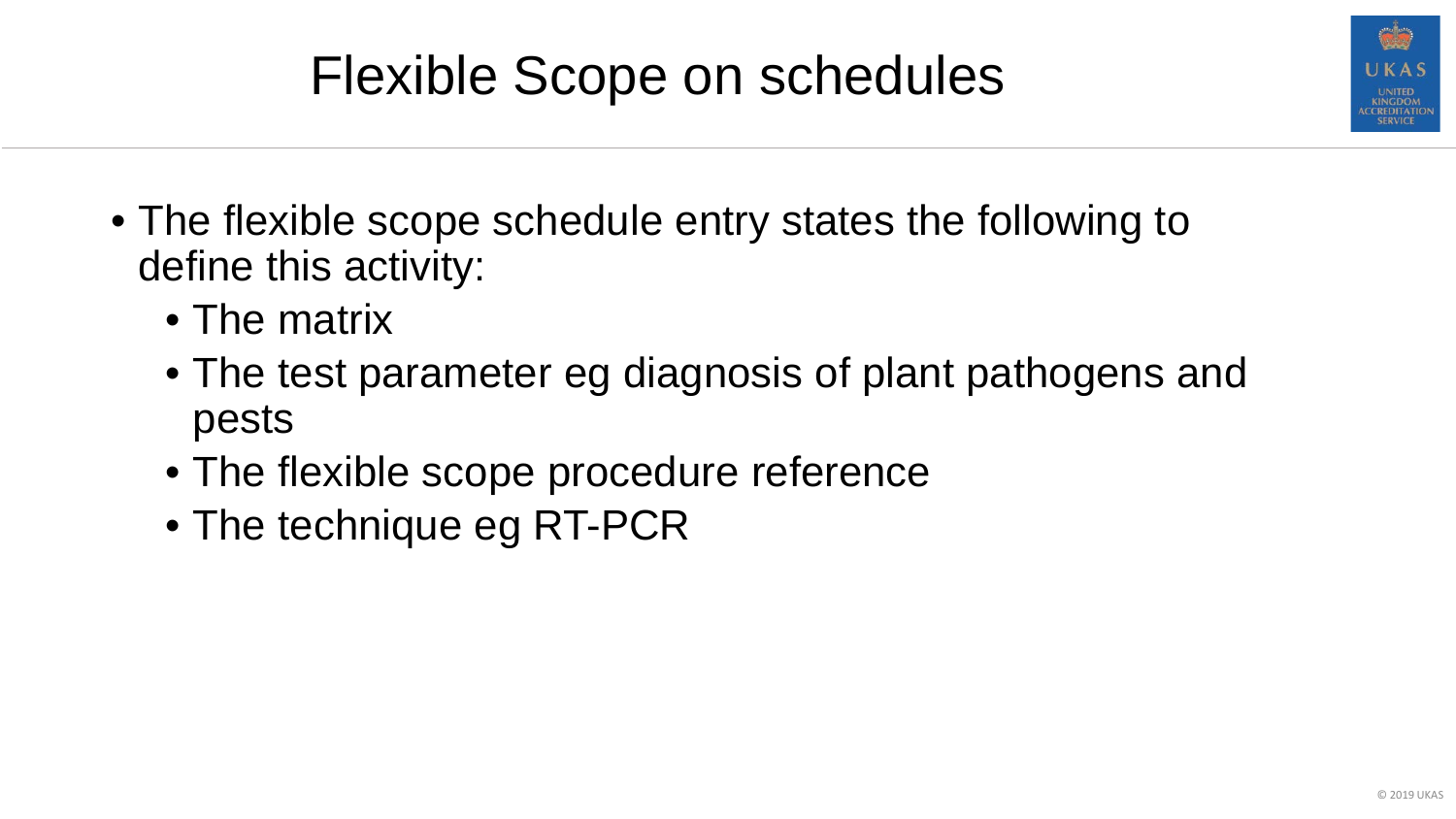

The bounds within which the scope is flexible must be clearly defined, with the laboratory demonstrating to UKAS that it has the knowledge, experience and competence to work within the full range of its flexible scope

- the materials/products tested matrix
- properties measured determinands
- equipment/techniques used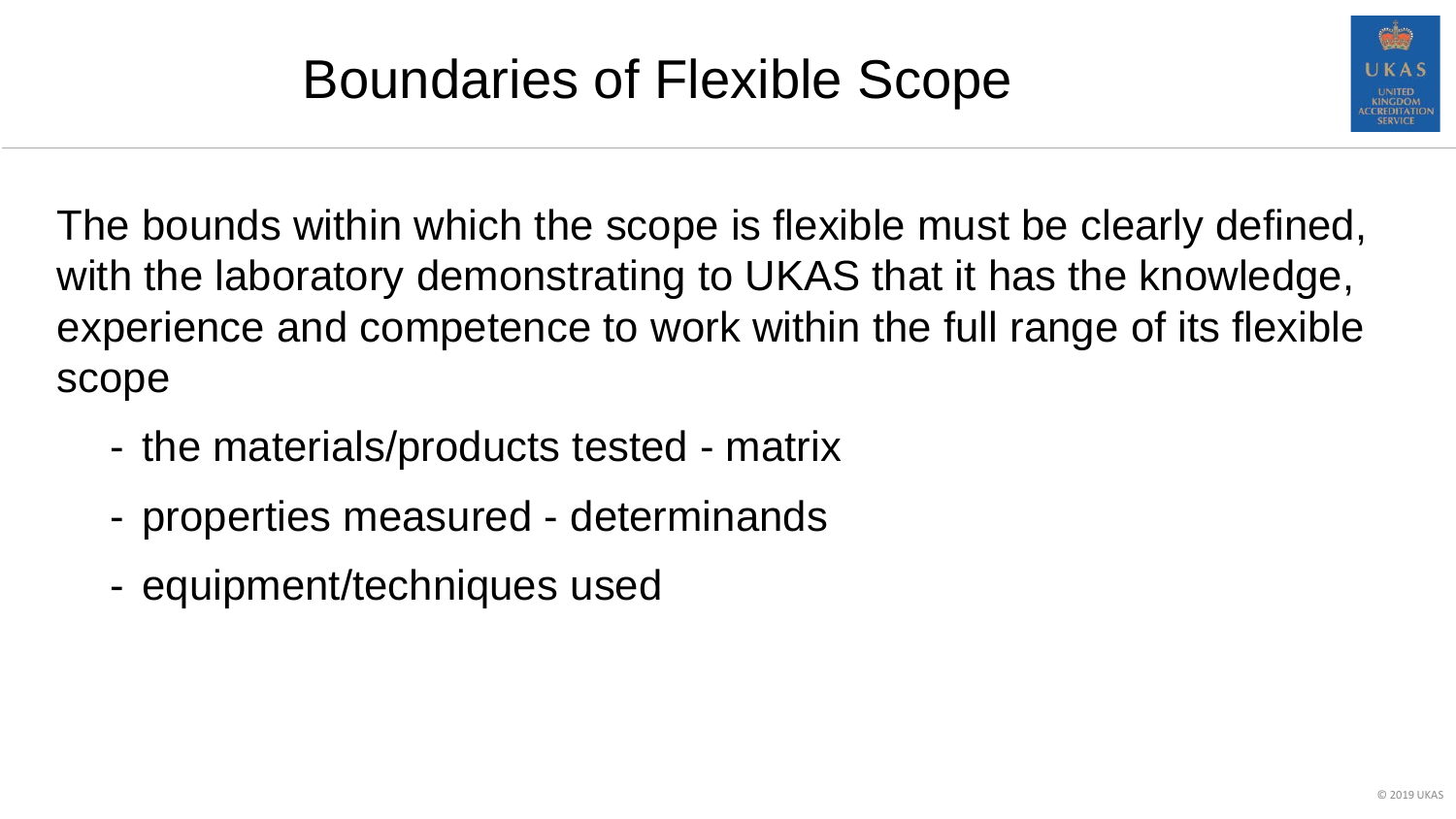

## Who decides on the Flexible Scope?

#### **Laboratory to:**

- determine what its requirements are
- •work out how it can be achieved
- demonstrate approach is fit for purpose and can be controlled

#### **Accreditation Body decides:**

- whether to offer service
- how to define scopes
- whether or not to grant flexible scope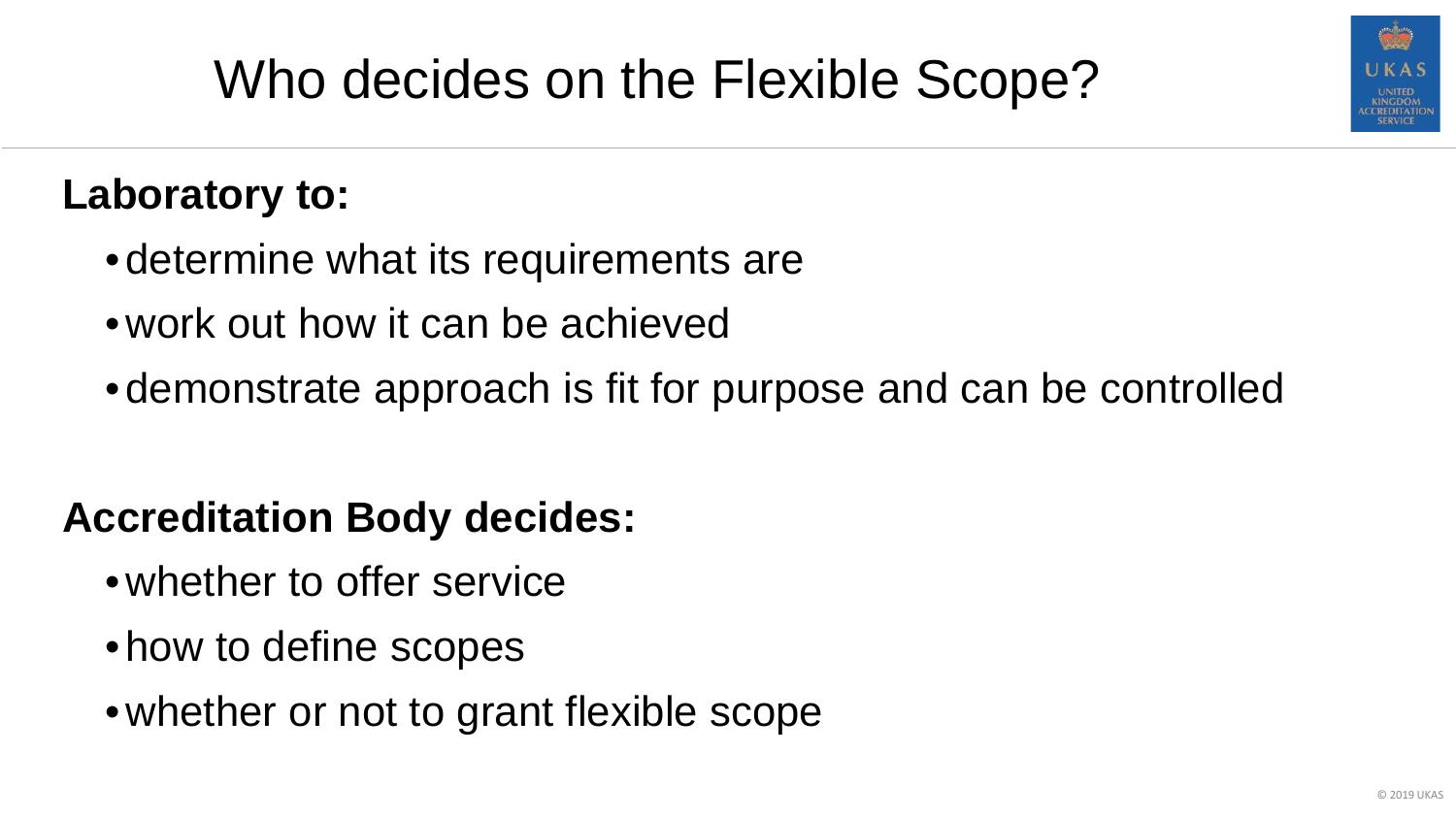### Flexible Scope Reference



- **EA-2/15 M:** EA Requirements for the Accreditation of Flexible Scopes (July 2008 , April 2019)
- **UKAS LAB 39:** UKAS Guidance on the Implementation and Management of Flexible Scopes of Accreditation within Laboratories (August 2004)
- **UKAS TPS 59:** Implementation and Management of Flexible Scopes of Accreditation for the Commissioning of Site Laboratories (November 2013)
- **GEN 4** To be published in 2019
- Provides amplification and guidance on the current requirements within the international standard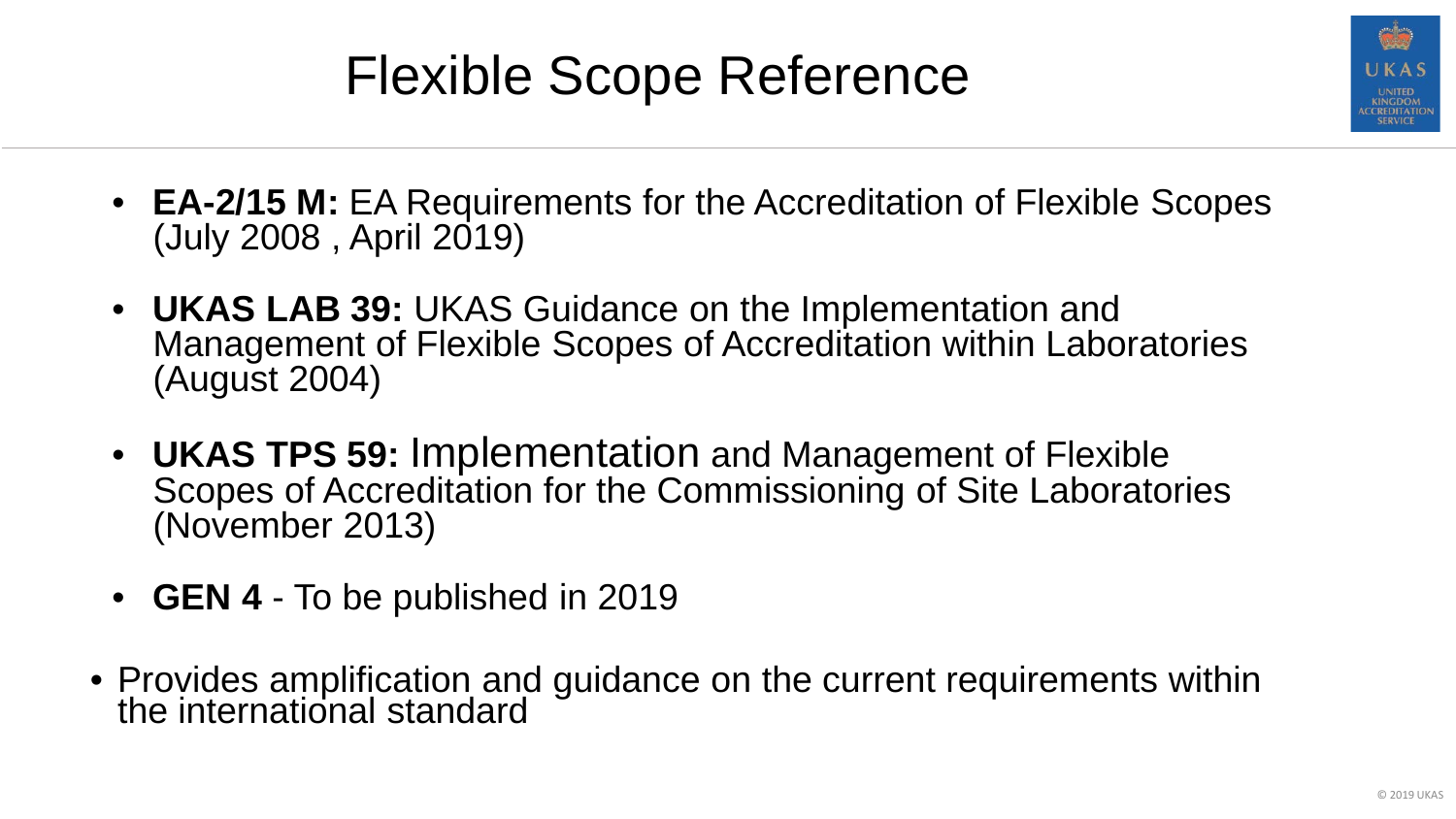

### Requirements on laboratories

- List of activities conducted under flexible scope, available on request
- Documented system covering:
	- o Resources/competence
	- o Assigned responsibilities
	- o Validation/verification
	- o Approvals and authorisations
	- o Premises
	- o Contract review
- Analysis and consequences of validation failures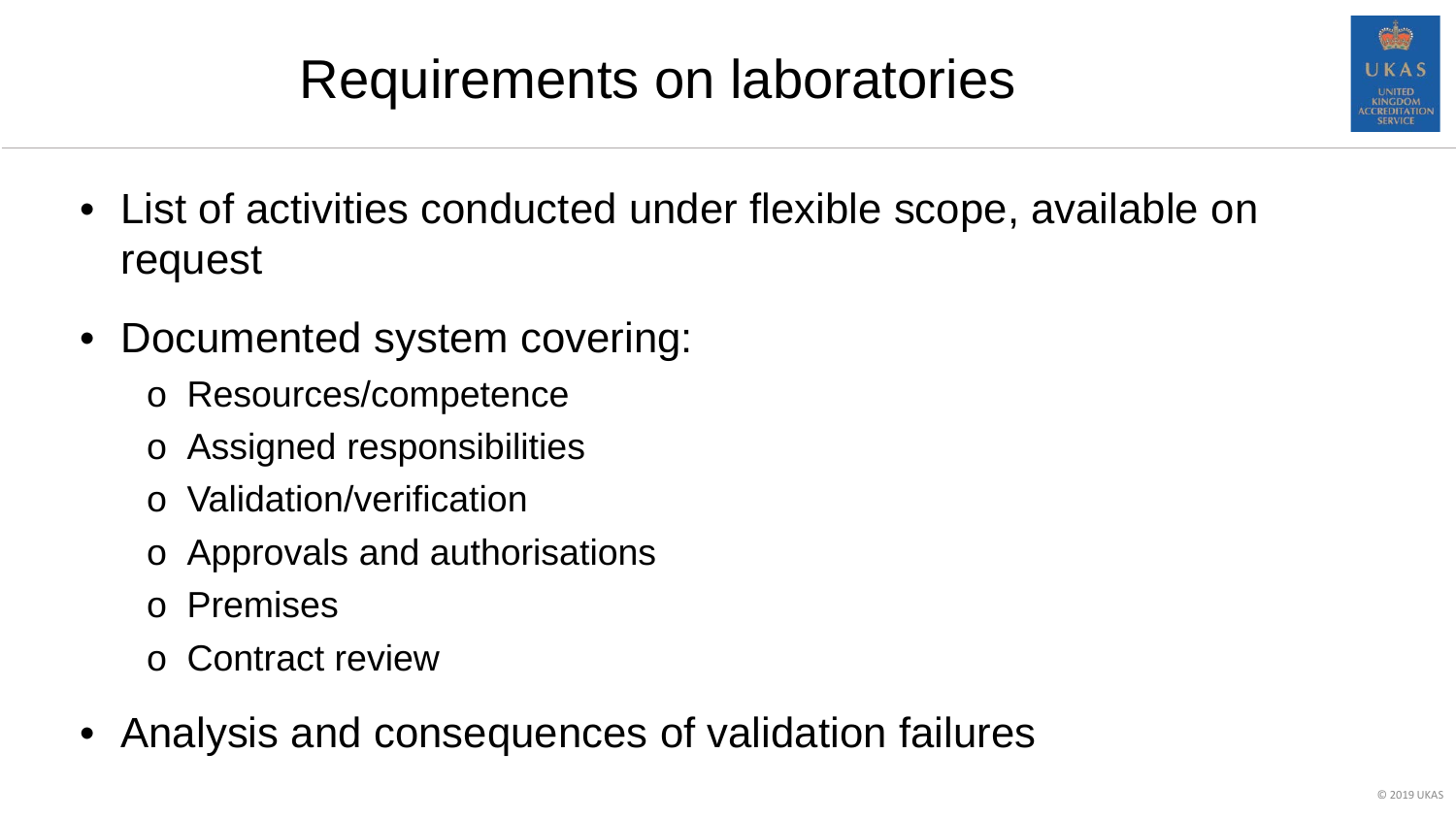### Requirements on UKAS

- Procedures for offering flexible scopes (LAB 3, GEN 4)
- Verification of competence of laboratory to manage a flexible scope
- Reference to list of activities on schedule (reference procedure, list of techniques etc)
- Dealing with end-user enquiries
- Sanctions where appropriate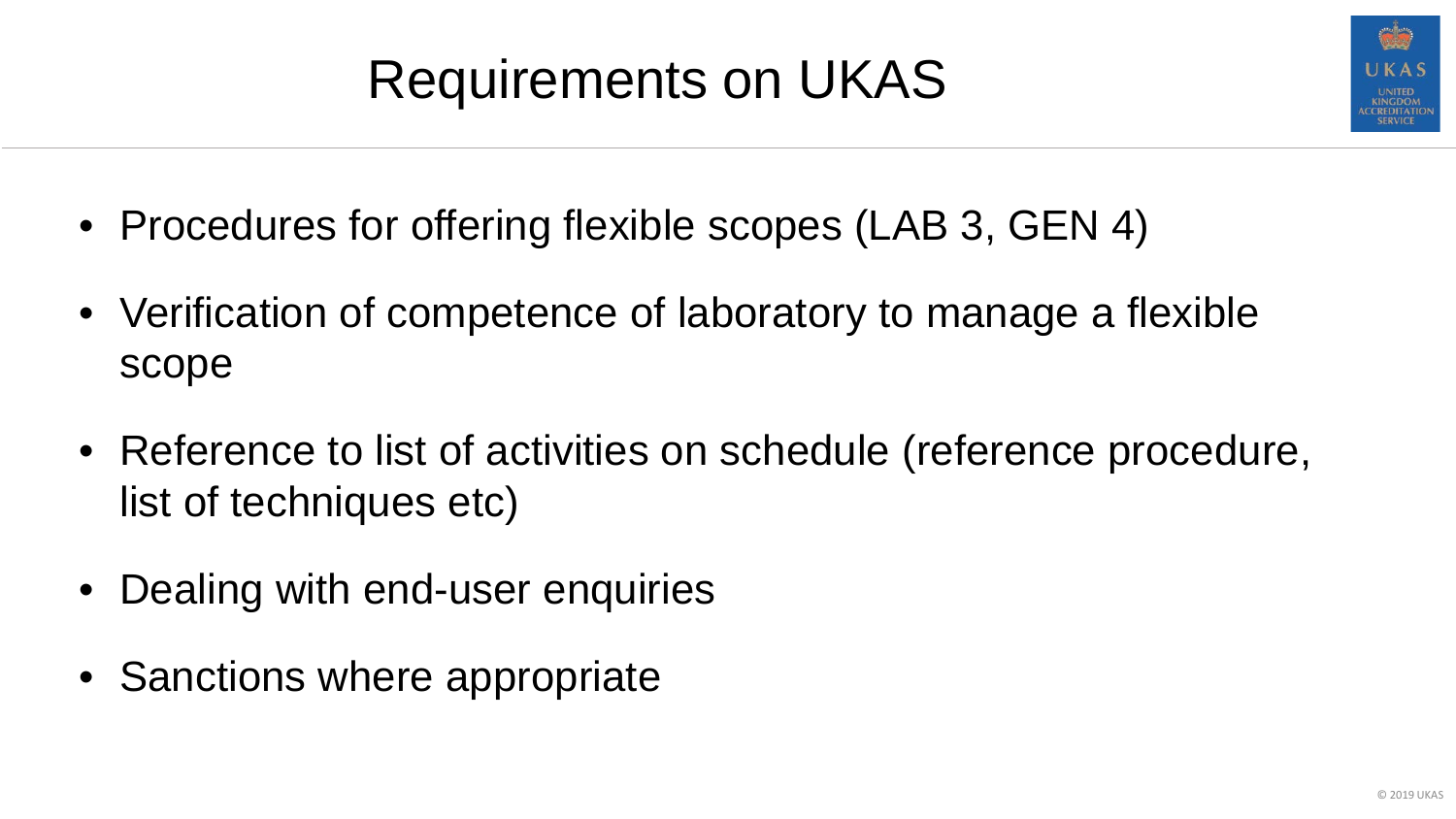

- Maintaining methodology infrequently used
- Competence evidence on an on-going basis
- Demonstrating infrequent fixed scope testing is already an issue (TPS 68)
- Understanding of flexible scope and how to use it is more complex than a fixed scope!